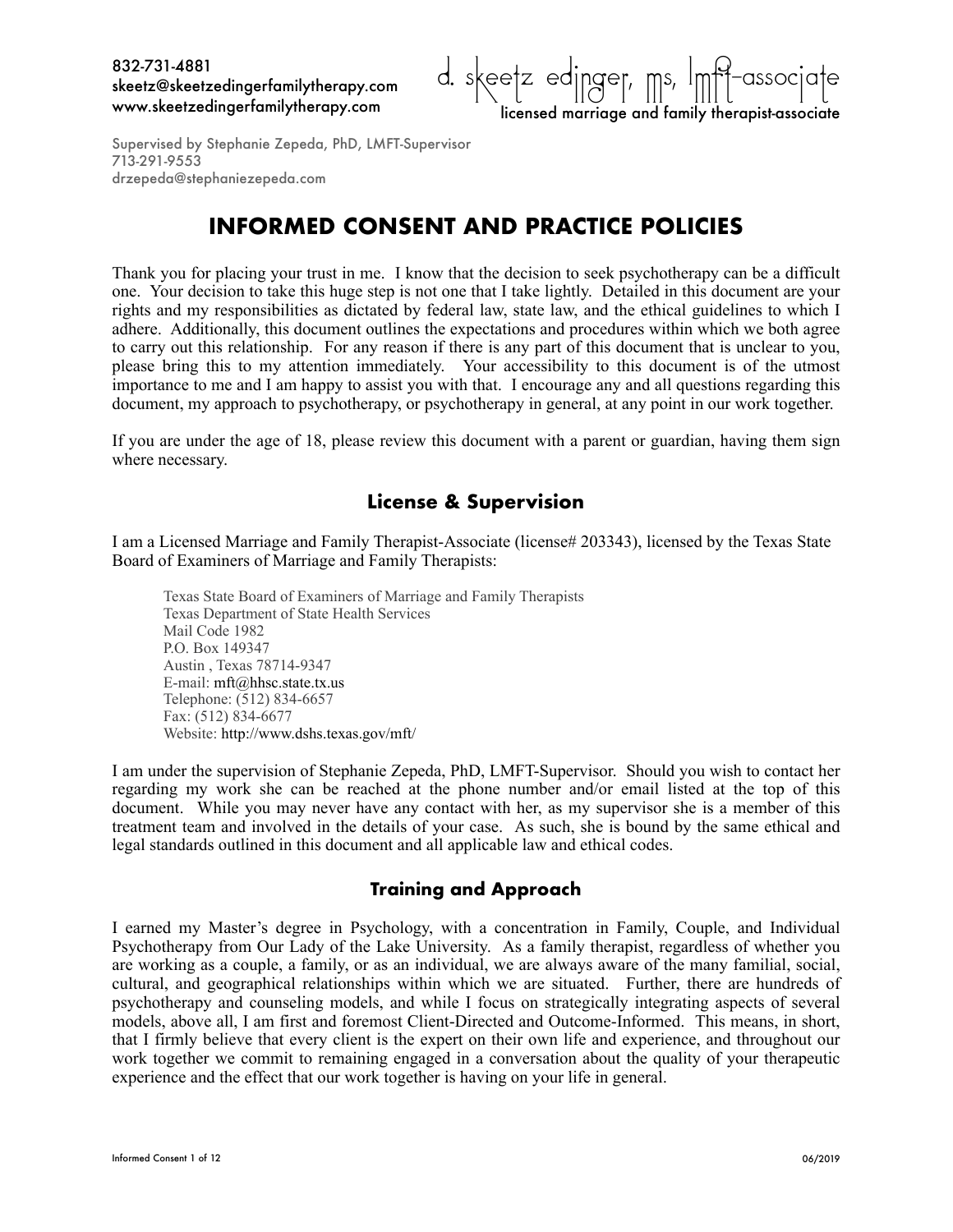

Supervised by Stephanie Zepeda, PhD, LMFT-Supervisor 713-291-9553 drzepeda@stephaniezepeda.com

## **The Benefits and Risks of Therapy**

One of the major benefits of participating in therapy is the resolution of the issues for which you are seeking therapy. Other benefits might be an improvement in your ability to better cope with marital, family, or other interpersonal relationships, as well as possibly developing a deeper understanding of your personal goals and values. You could possibly experience discomfort, such as depression, anger, anxiety, or frustration, as you process the issues for which you are seeking therapy. This can also occur when seeking to resolve concerns between family members, marital partners, and other people, resulting in discomfort or other relationship changes, in ways that might not have been originally intended. The greatest risk of counseling is that it may not, by itself, resolve your concerns. Together, you and I will consistently monitor your therapy experience for appropriate progress. If a situation fails to improve or if a situation deteriorates, I will provide you with referrals for other professionals for consultation or treatment.

There are unique risks involved when one member of a couple seeks couple's counseling without the other partner. I have an obligation to inform you that the available research has demonstrated that couple's therapy with only one partner can increase stress in the relationship and dissatisfaction for both partners.

#### **Session Duration, Fees, and Insurance**

All sessions are 50 minutes in duration. Longer sessions can be scheduled to accommodate unique circumstances—these sessions will be billed by length, proportional to your regular per session fee. Once an appointment has been scheduled, you will be expected to pay for the session unless you cancel 24 hours or more in advance.

My hourly (50 minutes) rate is \$120.00. This applies to all sessions: individual, couple, or family, in office, home-based, or delivered via technology. Additional rates may apply for home-based sessions to accommodate travel, which will be negotiated prior to the first appointment. A discount might be available based on household income and the number of people in your household. Please provide proof of household income if you need to be considered for this discount.

My individual rate, \$120.00 per hour (50 minutes), applies to other services not involving direct client contact, such as report writing, consulting with other professionals with your permission and on your behalf, preparation of records or treatment summaries, phone calls lasting more than 15 minutes, and time spent involved in any other professional service you might require of me. I will break down the hourly cost of work for periods of less than one hour.

I am not in network with any insurance companies. If you have a health insurance policy, it may provide some coverage for mental health treatment. While I am not in network with any insurance companies, upon request, I will provide you with documentation to help you receive the benefits to which you are entitled; however, you (not your insurance company) are responsible for the full payment of my fees. You are responsible for pursuing reimbursement. Your contract with your health insurance company requires that I provide it with information relevant to the services that I provide to you. I am required to provide a clinical diagnosis. Sometimes I am required to provide additional clinical information such as treatment plans or summaries, or copies of your entire clinical record. In such situations, I will make every effort to release only the minimum information about you that is absolutely necessary for the purpose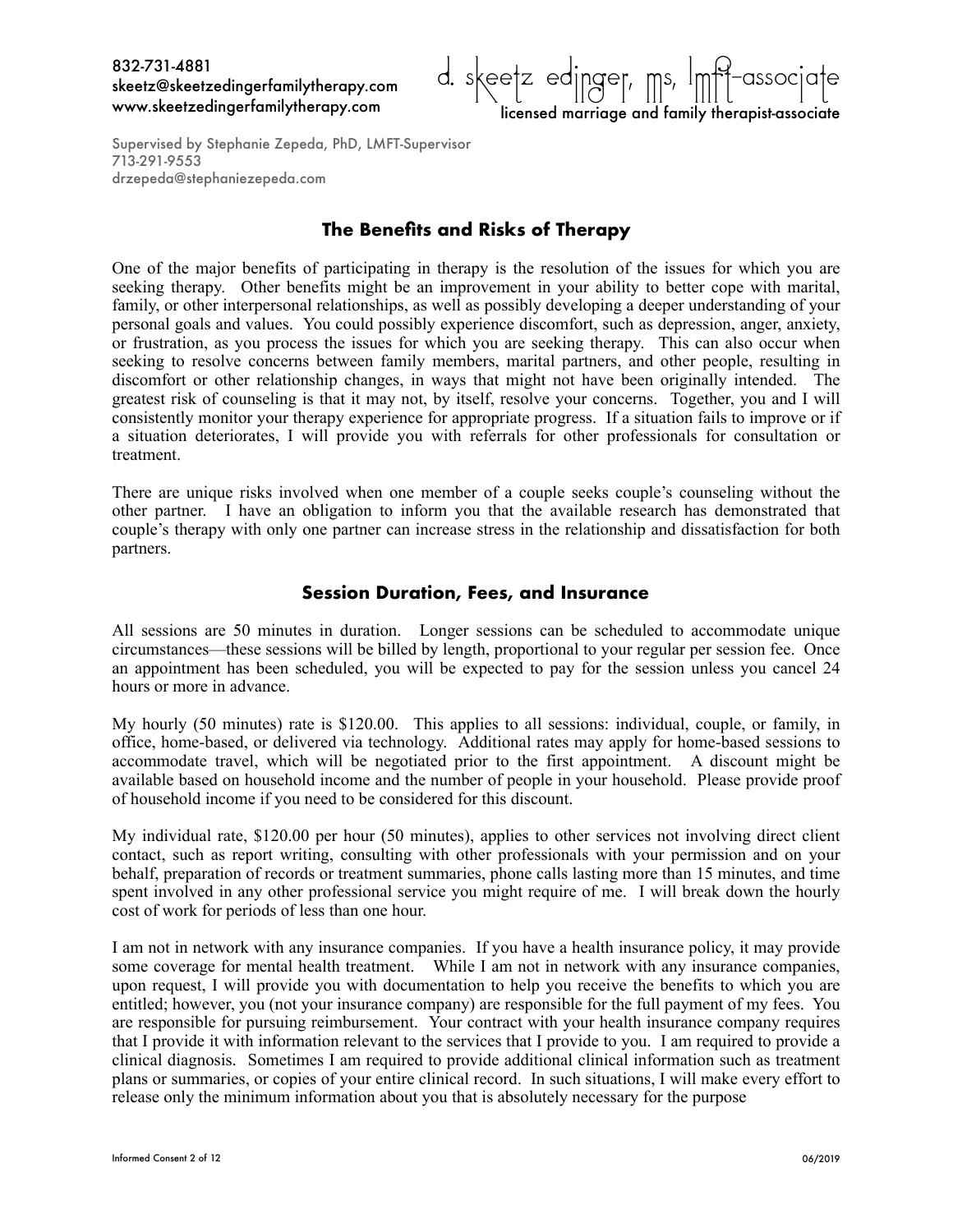

Supervised by Stephanie Zepeda, PhD, LMFT-Supervisor 713-291-9553 drzepeda@stephaniezepeda.com

requested. You are responsible for the full payment of any agreed upon fees. Should you need it, I offer a discount based on total household income and number of people in your household. Discounted fee agreements are reevaluated on a quarterly basis. Should you become unable to meet an agreed upon fee please bring this to my attention immediately.

If you become involved in legal proceedings that require my participation, you will be expected to pay for all of my professional time, including preparation and transportation costs, even if I am called to testify by another party. Because of the difficulty of legal involvement, I charge \$200.00 per hour for preparation and attendance at any legal proceeding. Additionally, due to the fact that I am a practitioner under supervision, any legal involvement will legally require the presence of my supervisor, at an additional hourly rate.

## **Confidentiality**

I value the privacy and confidentiality of all of my clients. Absolutely no information about your treatment will be shared with any other parties without your written permission and a discussion about the disclosure.

I am bound by law and/or professional ethics to report incidents of immanent threats to self or immanent threats to others, incidents of child abuse or neglect, elder abuse or neglect, abuse or neglect of other dependent or disabled adults, or incidents of client abuse by a therapist, to the appropriate authorities.

In the event litigation is filed that concerns your clinical file, your records may be subpoenaed and I may be court ordered to honor said subpoena.

Should a client file a complaint or lawsuit against a therapist or counselor, the therapist is legally and ethically permitted to disclose relevant information regarding that client in order to defend themselves.

If you are involved in a court proceeding and a request is made for information concerning your diagnosis and treatment, such information is protected. I **cannot** provide any information without your written authorization or a court order.

If we encounter each other in public, I will not acknowledge you. I do this to protect your confidentiality. If you would like to say hello to me, I will happily reciprocate. However, I do not want you to be placed in a situation where you may accidentally or unwittingly disclose your participation in psychotherapy to another person if that is not your intention.

Every person in attendance at an appointment is considered *the client*, and each individual in attendance or their legal guardian must sign an informed consent document. As such, any documentation of said session becomes a part of their medical record, and they have all the rights and privileges afforded. All parties involved in such a situation must sign an appropriate release for information should one party desire to share any of the information with an outside party. Should you desire an alternative arrangement, such as separate documentation being kept for each participating individual, in the case of sessions involving more than one person, please note it on the signature page of this document prior to signing it.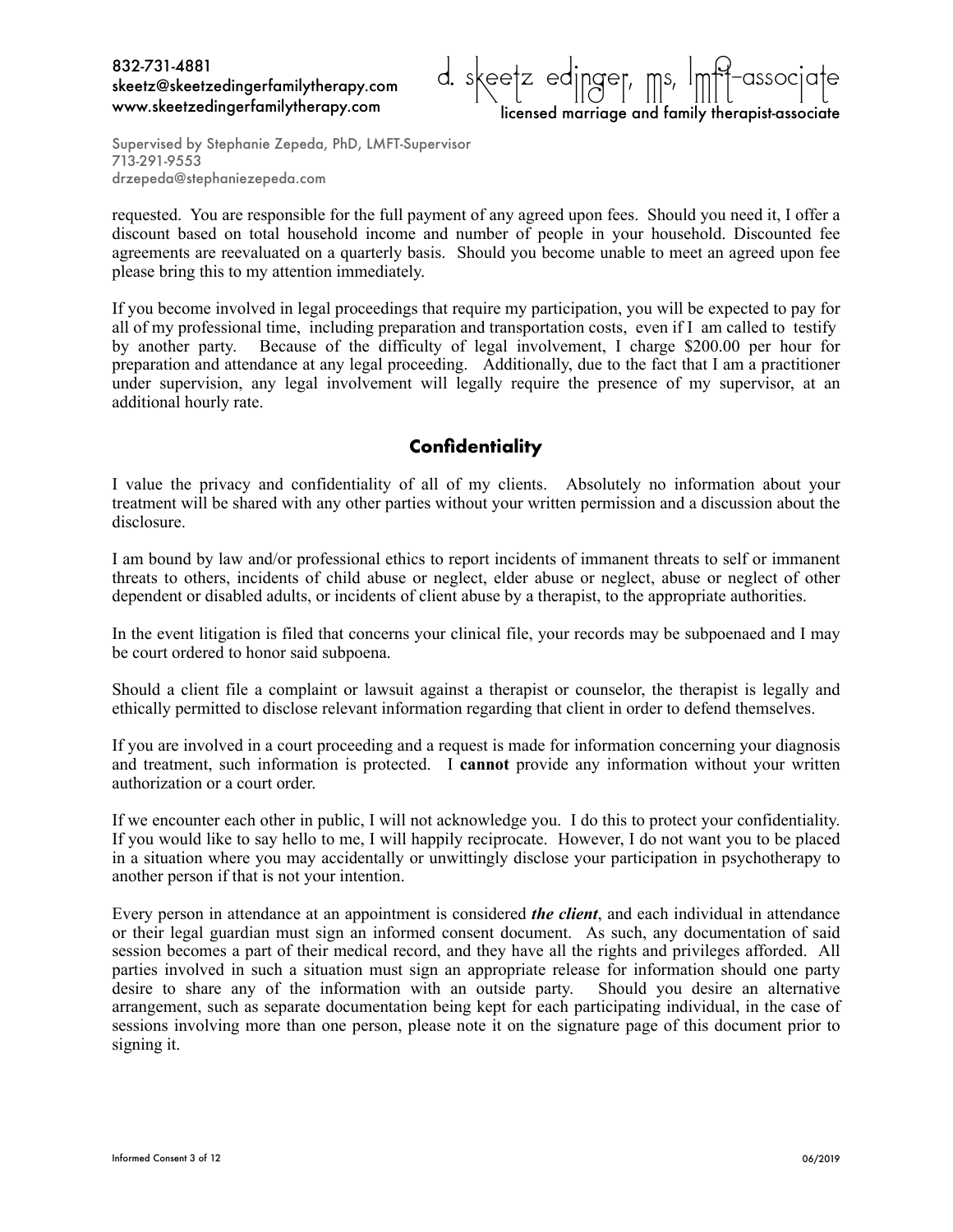

## **Special Considerations for Services Delivered Non-Traditionally**

Traditionally, psychotherapy occurs in an office, an environment in which the therapist takes great care to ensure the privacy and confidentiality of the clients. If you chose to participate in services delivered in a non-traditional manner, be it through the assistance of technology (i.e., phone or video sessions), or home visits, please be mindful of your surroundings and engage in therapy in a manner that protects your privacy and confidentiality. With services delivered in this manner, there might be circumstances beyond the awareness and/or control of the therapist. Please do what you can on your end to ensure your psychotherapy experience is private and safe. It is not advised that you participate in technology assisted

services (phone and video sessions) in public. If you participate in home based services, please do so with an awareness of who is in the home.

## **Privacy Policy: HIPAA Your Rights & My Responsibilities**

This section includes important information regarding how your private counseling and medical information may be used and disclosed, and how you can get access to this information.

- 1. **Uses and disclosures for treatment, payment, and healthcare operations.** Skeetz Edinger, MS, LMFT-A, may use or disclose your protected health information (PHI), for treatment, payment, and health care operations purposes with your general consent. To help clarify these terms, here are some definitions:
	- "PHI" refers to information in your health record that could identify you.
	- "Treatment" is when we provide, coordinate, or manage your health care and other services related to your health care, such as consultation with another health care provider.
	- "Payment" is when I obtain reimbursement for your health care. Part of the potential payment process is when I disclose PHI to your health insurer on your behalf to assist you in receiving reimbursement for your health care, to determine eligibility or coverage, or to a billing service. **The client is responsible to pay for all services, in full, and thus, none of your information is disclosed to a third party, such as an insurer, unless you pursue reimbursement on your own**. "Health care operations" are activities that relate to the performance and operation of my practice, such as business-related matters like audits, administrative services, case management, and case coordination.
	- "Use" applies only to activities within this practice, such as utilizing information that identifies you.
	- "Disclosure" applies to activities outside of this practice, such as releasing, transferring, or providing access to information about you to other parties.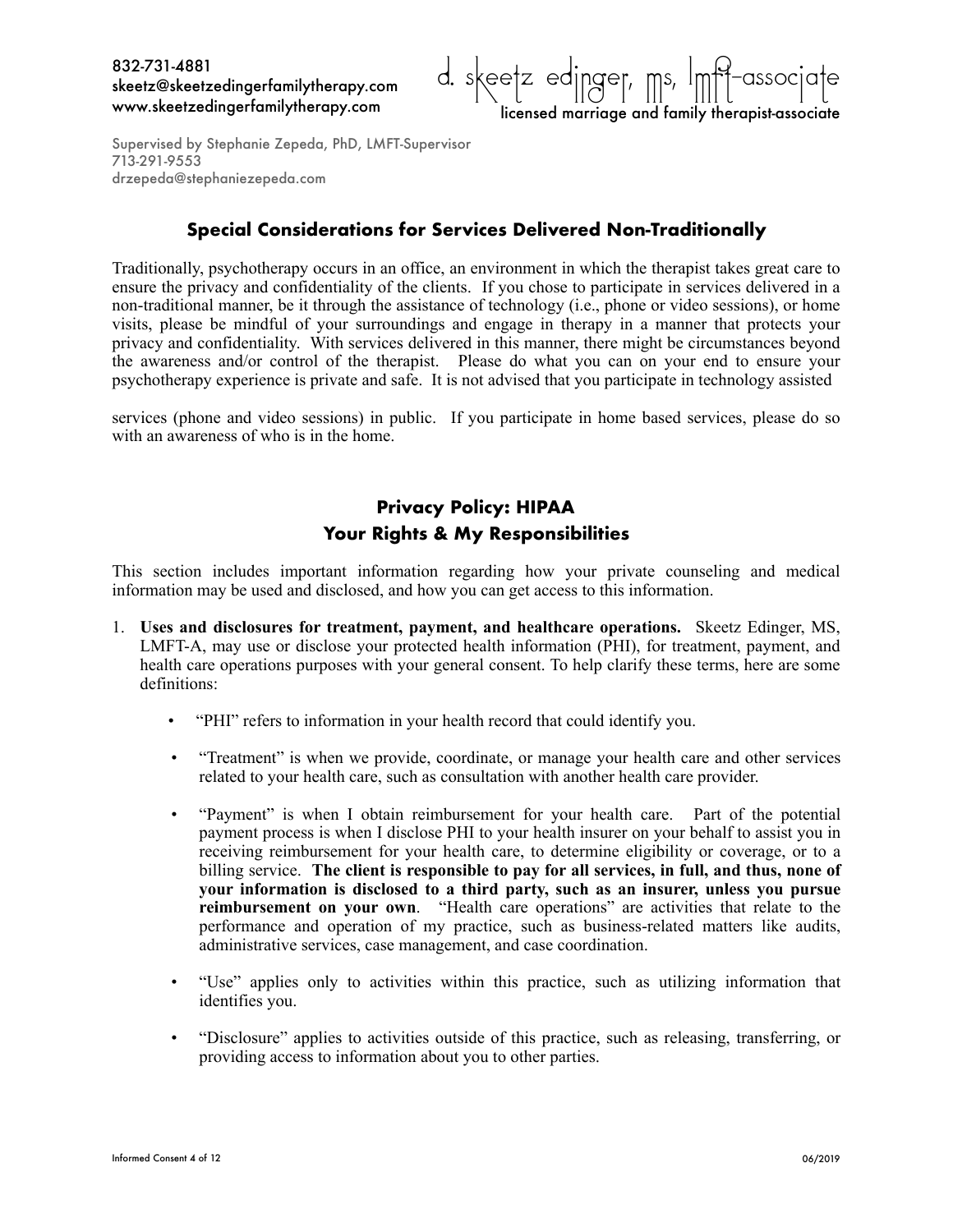

Supervised by Stephanie Zepeda, PhD, LMFT-Supervisor 713-291-9553 drzepeda@stephaniezepeda.com

- 2. **Uses and disclosures requiring authorization.** I may use or disclose PHI for purposes outside of treatment, payment, and healthcare operations when your expressed authorization is obtained. An "authorization" is written permission above and beyond the general consent that permits only specific disclosures. In those instances when I am asked for information for purposes outside of treatment, payment, and healthcare operations, I will obtain an authorization from you before releasing this information. "**Psychotherapy notes**" are notes that I have made about our conversations held during a private, group, joint, or family psychotherapy session. These notes are given a greater degree of protection than PHI and a general authorization to release your PHI is **NOT** sufficient for the release of **Psychotherapy notes**. You may revoke all such authorizations (of PHI or Psychotherapy notes) at any time, provided each revocation is in writing. You may not revoke an authorization to the extent that (1) I have relied on that authorization; or (2) if the authorization was obtained as a condition of obtaining insurance coverage, and the law provides the insurer the right to contest the claim under the policy.
- 3. **Uses and disclosures with neither consent nor authorization.** I may use or disclose your PHI without your consent or authorization in the following circumstances:
	- **Child abuse**: If I have information that, or reasonable suspicion that a child has been, or may be, abused, neglected, or sexually abused, I am legally and ethically bound to make a report of such knowledge or suspicion within 48 hours to the Texas Department of Protective and Regulatory Services, the Texas Youth Commission, and/or to any local or state law enforcement agency.
	- **Abuse of the elderly or disabled**: If I have information that, or reasonable suspicion that an elderly or disabled person has been, or may be abused, neglected, or exploited, I must immediately report such information or reasonable suspicion to the Department of Protective and Regulatory Services.
	- **Sexual misconduct by a psychotherapist**: I am required to report any knowledge of any incidents of sexual misconduct by a current or former psychotherapist to the offending therapist's licensing authority, as well as the district attorney or local law enforcement of the jurisdiction in which the offense occurred, if it occurred within the state of Texas.
	- **Regulatory oversight**: If a complaint is filed against a therapist with a regulatory authority, they have the authority to subpoena mental health information relevant to that complaint.
	- **• Judicial and administrative proceedings**: If you are involved in a court proceeding and a request is made for information about your diagnosis and treatment and those records regarding said diagnosis and treatment, such information is privileged under state law, and I will not release information, I will not release information without proper written authorization from you or your attorney, or a court order.
	- **• Complaints and malpractice**: If you file a complaint against me with a professional or regulatory agency or if you initiate a legal action against me, e.g., citing malpractice, I have the right to use all of the information I have contained in your file, including PHI and Psychotherapy notes, in my defense, or to answer said complaint.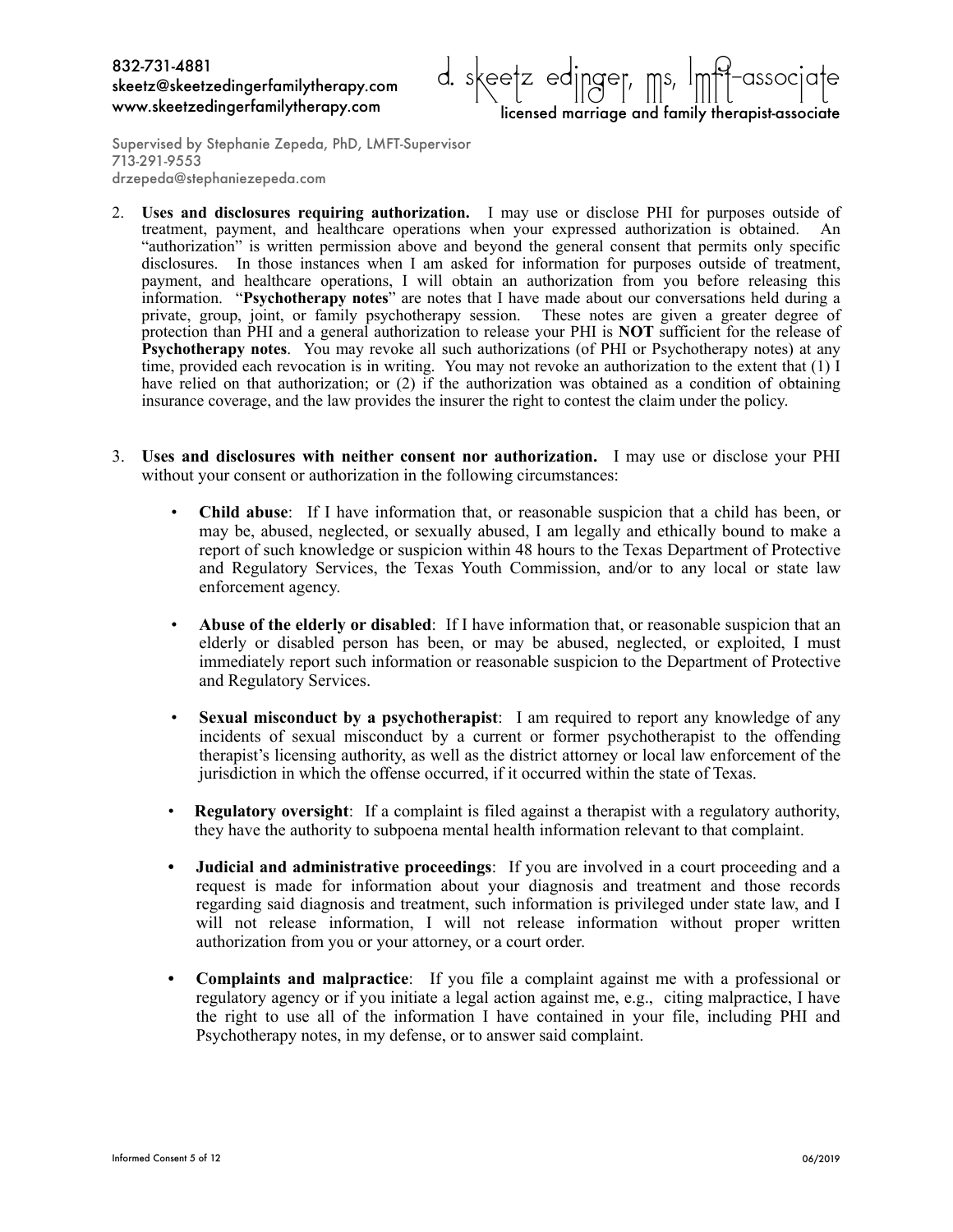

- **• Serious threat the health or safety of self or another**: If I determine that there is a probability of imminent physical injury by you to yourself or others, or there is a probability of immediate mental or emotional injury to you, I may disclose relevant confidential mental health information to medical or law enforcement personnel.
- **• Worker's compensation**: If you file a worker's compensation claim, I may have to disclose records relating to your diagnosis and treatment to your employer's insurance carrier.

#### **4. Client's Rights.**

- **• Right to request restrictions.** You have the right to request restrictions on certain uses and disclosures of PHI about you. However, I am not required to agree to a requested restriction.
- **• Right to receive confidential communications by alternative means and at alternative locations.** You have the right to request and receive confidential communications of PHI by alternative means and at alternative locations, such as if you are in a situation where you do not want a family member to know that you are seeking psychotherapeutic services. Upon your request, all correspondence will be sent to an alternate address.
- **• Right to inspect and copy.** You have the right to inspect or obtain a copy (or both) of PHI and Psychotherapy notes in my mental health and billing records used to make decisions about you as long as the PHI is maintained in the record. I may deny your access to PHI under certain circumstances, but in some cases you may have this decision reviewed. On your request, I will discuss with you the details of the request and denial process.
- **• Right to amend.** You have the right to request an amendment of PHI for as long as the PHI is maintained in the record. I may deny your request. On your request, I will discuss with you the details of the amendment process.
- **Right to an accounting.** You generally have the right to receive an accounting of disclosures of PHI for which you have neither provided consent nor authorization (as described in part 3 of *Privacy Policy: HIPAA*). On your request, I will discuss with you the details of the accounting process. I will inform you if I am aware of any breaches to the confidentiality of your information.
- **• Right to be notified of breaches.** You have the right to be notified if I become aware of any breach of security that endangers the privacy of your records.
- **• Right to a paper copy.** You have the right to obtain a paper copy of this notice from me upon request, even if you have agreed to receive the notice electronically.

#### **5. My professional responsibilities.**

I am required by law to maintain the privacy of PHI and to provide you with a notice of my legal duties and privacy practices with respect to PHI (this document).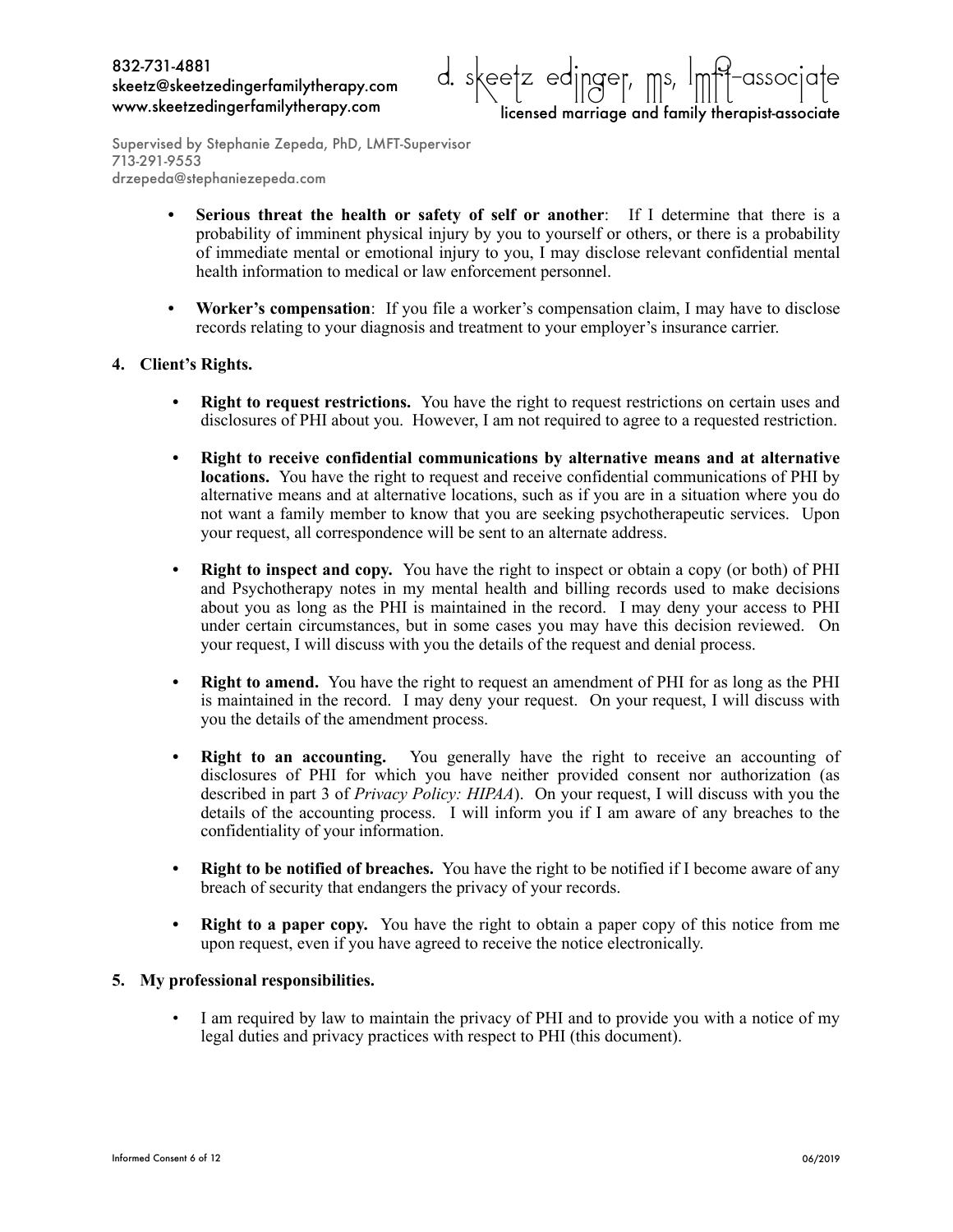

- I reserve the right to change the privacy policies and practices described in this notice. Unless I notify you of such changes, however, I am required to abide by the terms currently in effect.
- If I revise my policies and procedures, I will post a current copy in my office. A current copy will always be available on my website, www.skeetzedingerfamilytherapy.com, and you may request a personal paper copy.
- **6. Questions and complaints.** If you have any questions about this notice, disagree with a decision that I have made about access to your records, or if you have any other concerns about your privacy rights, you may contact D. Skeetz Edinger, MS, LMFT-Associate, at 832-731-4881. If you believe that your privacy rights have been violated and you wish to file a complaint with my practice, you may send a written complaint to D. Skeetz Edinger, MS, LMFT-Associate, at 13614 Maxwell Rd., Cypress, TX 77429. You may also send a written complaint to the Secretary of the U.S. Department of Health and Human Services. I will provide you with the appropriate address immediately upon your request. You have specific rights under the Privacy Rule.
- **7. Effective date, restrictions, and changes to privacy policy.** This notice will go into effect immediately. I reserve the right to change the terms of this notice and to make the new notice provisions effective for all of the PHI that I maintain. I will provide you with a revised notice on my website. You may request a personal paper copy at any time.
- **8.** Should I die or become otherwise incapacitated, custody of your records will pass to Stephanie Zepeda, PhD, LMFT-Supervisor, who can be contacted at 713-291-9553, or drzepeda@stephaniezepeda.com.

### **Issues Involving, but NOT limited to, Technology Assisted Services**

Technology Assisted Services refers to psychotherapy with the use of a technological medium, including but not limited to telephone, video, synchronous and asynchronous chat and email, etc. In general, any communication using technology for reasons other than basic business or housekeeping issues, such as booking, changing, or moving appointments, or billing, could be considered the delivery of psychotherapy services via technology. While you may choose to exclusively participate in face to face psychotherapy, there may still be instances where issues arise that require the use of technology assisted services. State licensing law requires that I follow several specific rules and standards regarding the use of technology.

- At the onset of **every** session or extended communication with the use of a technological medium, it is imperative that I fully verify your identity and location, to the most reasonable extent possible, disclose to you my identity and credentials, and obtain the appropriate consent from you, the client.
- I provide family, couple, and individual psychotherapy using technology assisted services.
- Not all issues that a client might bring to psychotherapy are appropriate for technology assisted services. Technology assisted services include an ongoing assessment as to whether or not the issues or conditions being treated are appropriate for technology assisted services.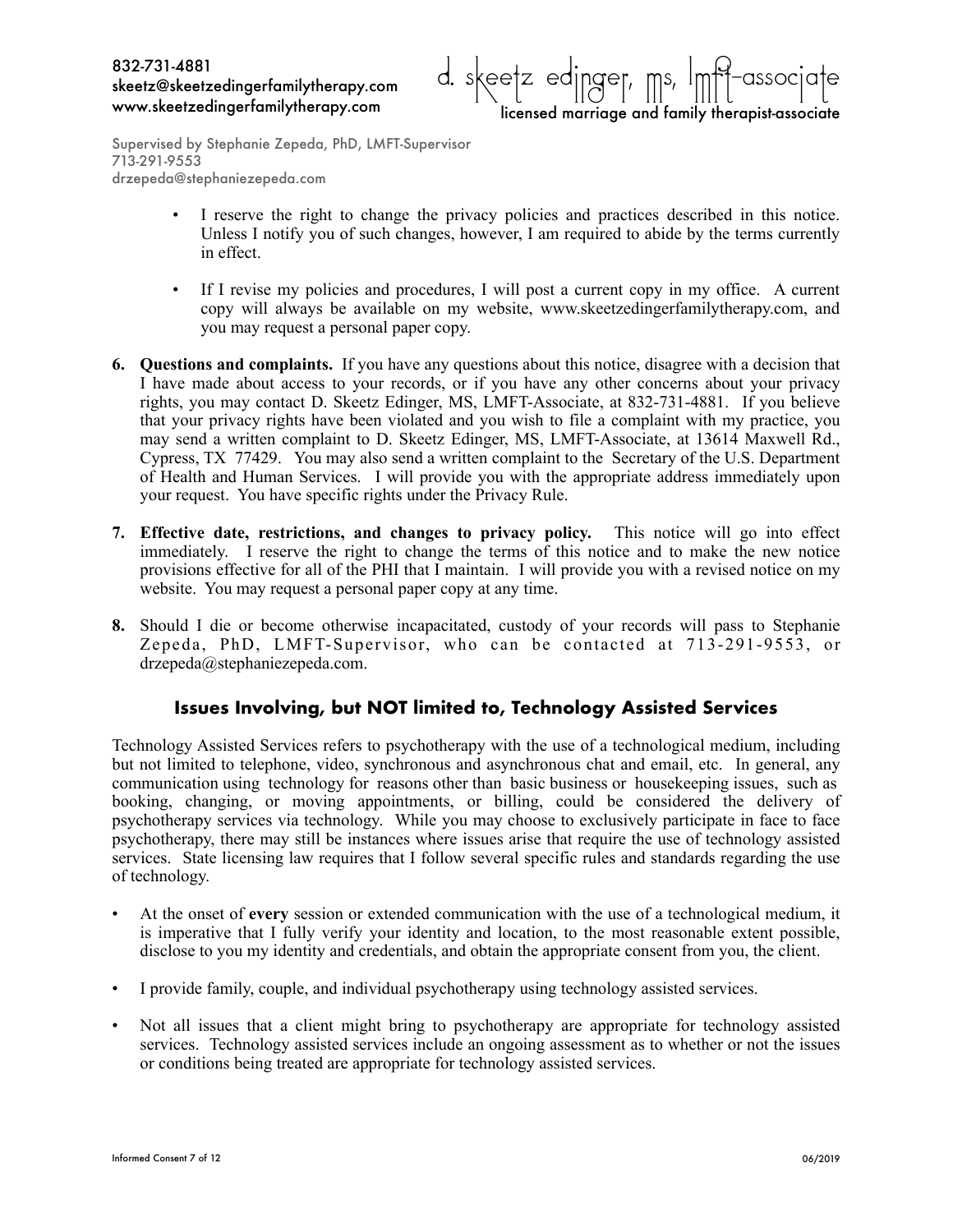

Supervised by Stephanie Zepeda, PhD, LMFT-Supervisor 713-291-9553 drzepeda@stephaniezepeda.com

- All telephone calls with clients are conducted on a standard cellular phone from a private and quiet location. All other technology assisted services are delivered from a private and quiet location, and conducted using an encrypted and password protected device that is hardwired with firewall protection. If a situation requires the use of wifi I use a password protected and secure network.
- Should technology fail during a video session, I will call you at a previously agreed upon phone number. Should a phone call fail, **I will call you** to reconnect.
- I have completed a state mandated 15 hours of training in the use of technology assisted services, which requires two hours of continuing education requirements every licensing cycle. At the outset of every session using technology assisted services I am required to identify myself, my credentials, my location, and my contact information. You are required to identify yourself, your location, and your contact information.
- Possible benefits you may experience through the use of technology assisted services are the ability to access psychotherapy services from the comfort of your home, office, or other private location, after hours or on weekends, or at other times that traveling to an office location is not possible or convenient for you. Possible risks of technology assisted services are that technology can fail, there are additional risks to your confidentiality, and assessment and communication through technology platforms are limited and no substitute for in-person psychotherapy.
- Should you experience an emergency, immediately call 911. Should you live in an area that does not offer 911 service, immediately call the police, emergency medical services, fire, or other appropriate first responder. At times, it will take me as long as 24 hours to return your phone call, especially after hours or on weekends. One of our initial conversations, should our sessions be conducted with the use of technology, will address the development of a plan for managing mental health emergencies. This might include the client designating an emergency contact or support person and signing an appropriate release to facilitate this. Throughout all technology assisted services there is an ongoing assessment as to the appropriateness of psychotherapy delivered in this manner for the client. There are situations where technology assisted services might be inappropriate and will need to stop. Appropriate alternatives and/or referrals will be offered in this situation.
- Sessions, carried out in any medium, are not recorded without the explicit written consent of the client. Potential modes of passive tracking include, the normal storage involved in text, email, voicemail, and phone communications.
- I use HIPAA protected email, hosted by Google's G-Suite service. I use a HIPAA protected videomeeting platform for video sessions, Google Meet, hosted by Google's G-Suite service.
- HIPAA protected cloud storage is used for all client file storage—Google's G-Suite service. It is protected with two-factor identification password protection. All records are held for five years. If a client is a minor, the records are held for five years beyond them reaching the age of majority. Customer data that is uploaded or created in G-Suite is encrypted at rest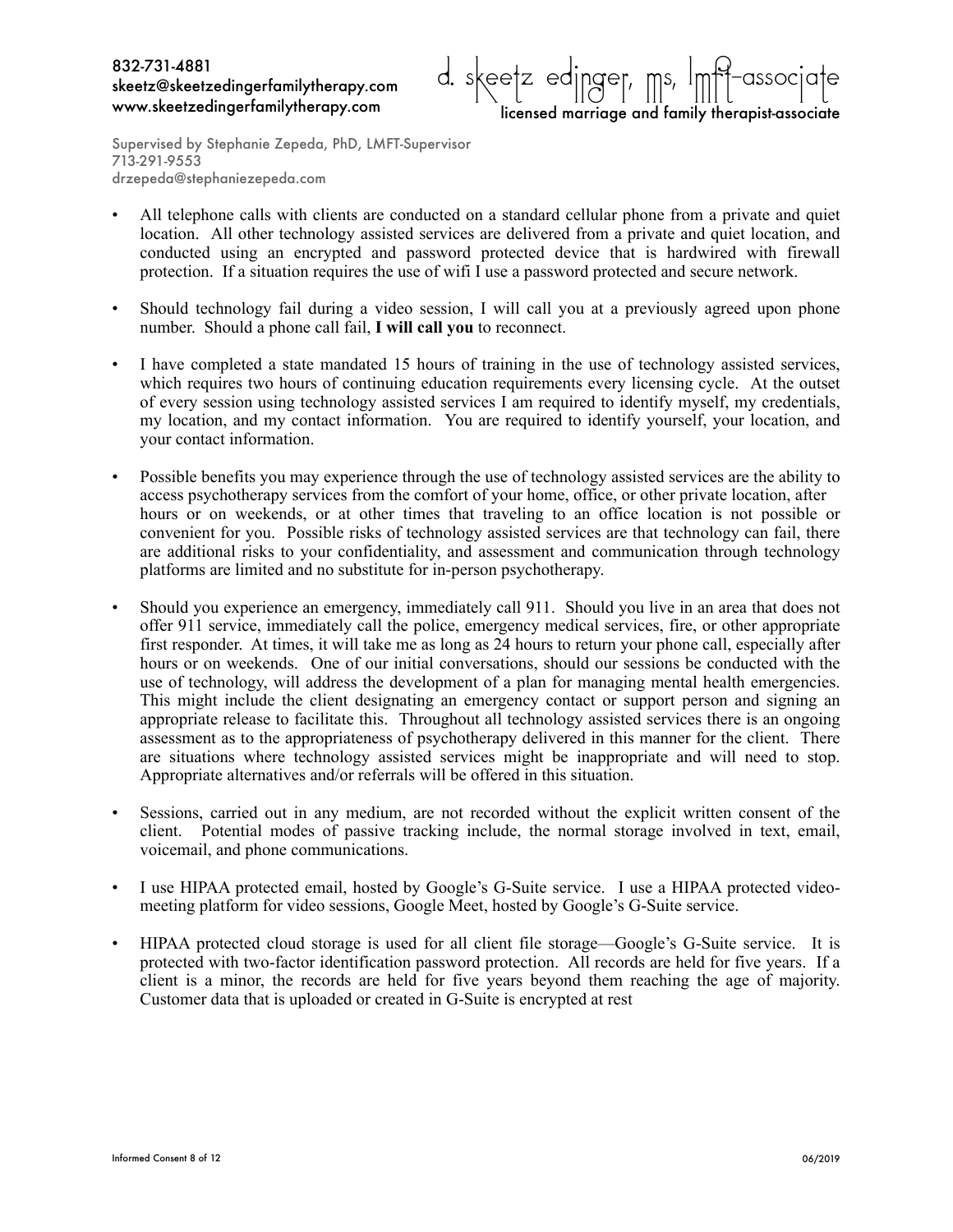

Supervised by Stephanie Zepeda, PhD, LMFT-Supervisor 713-291-9553 drzepeda@stephaniezepeda.com

• Therapists who use technology-assisted services shall meet or exceed applicable federal and state legal requirements of health information privacy, including, but not limited to, compliance with the Health Insurance Portability and Accountability Act of 1996 (HIPAA), Public Law 104-191; The Health Information Technology for Economic and Clinical Health (HITECH) Act, 42 U.S.C. Chapter 156, Subchapter III; Texas Health and Safety Code, Chapter 181 (relating to Medical Records Privacy); and state privacy, confidentiality, and security rules.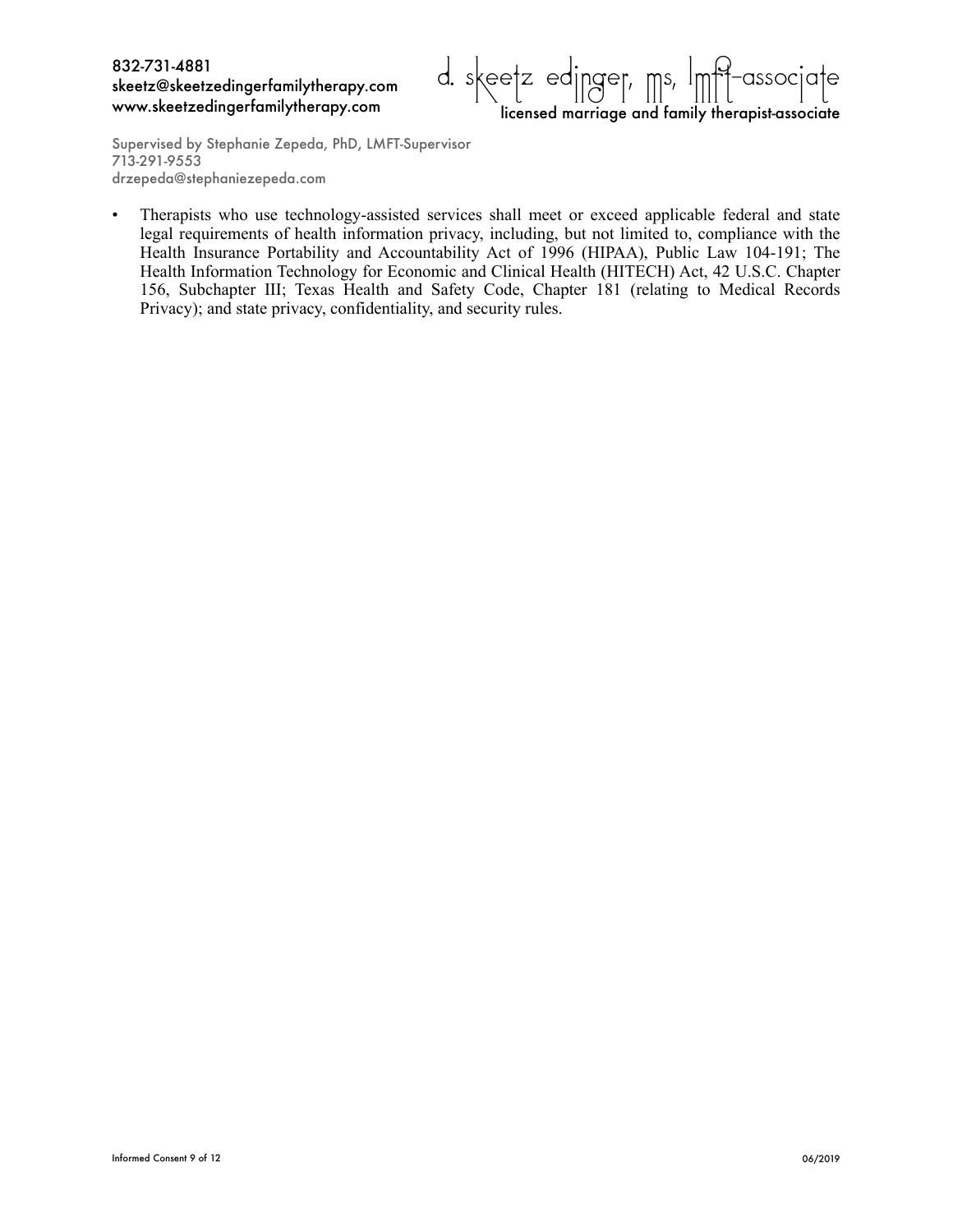

## **ELECTRONIC COMMUNICATIONS POLICY AND AGREEMENT**

The best way to get in touch with me is at 832-731-4881. I do not answer the phone when I am with clients. Leave a voice mail and I will return your call as quickly as possible. In evenings, on weekends, and during holidays it might take me slightly longer than usual (up to 24 hours) to return your call. **If you are experiencing an emergency dial 9-1-1** 

**Please specify how you would like me to contact you:** 

| Name:                                                                                                                                                                                                                                                                                                                                                           |                      |      |                                 |  |  |
|-----------------------------------------------------------------------------------------------------------------------------------------------------------------------------------------------------------------------------------------------------------------------------------------------------------------------------------------------------------------|----------------------|------|---------------------------------|--|--|
|                                                                                                                                                                                                                                                                                                                                                                 |                      | home | work     mobile                 |  |  |
| Can I leave a message for you at this number?                                                                                                                                                                                                                                                                                                                   | $\Box$ yes $\Box$ no |      |                                 |  |  |
| Alternate Phone:                                                                                                                                                                                                                                                                                                                                                |                      |      | home $\vert$   work     mobile  |  |  |
| Can I leave a message for you at this number?                                                                                                                                                                                                                                                                                                                   | yes<br>no.           |      |                                 |  |  |
|                                                                                                                                                                                                                                                                                                                                                                 |                      |      |                                 |  |  |
| (city)                                                                                                                                                                                                                                                                                                                                                          |                      |      | $(xip)$ $(zip)$                 |  |  |
| Is there anyone I should contact in the case of an emergency? By listing an emergency contact here<br>and signing this document you authorize me to contact this person in the case of an emergency.<br>Name: <u>Name:</u> Relationship: Relationship:                                                                                                          |                      |      |                                 |  |  |
|                                                                                                                                                                                                                                                                                                                                                                 |                      |      |                                 |  |  |
|                                                                                                                                                                                                                                                                                                                                                                 |                      |      |                                 |  |  |
| Phone:<br>Address: (street)                                                                                                                                                                                                                                                                                                                                     |                      |      |                                 |  |  |
| (city)                                                                                                                                                                                                                                                                                                                                                          |                      |      | $(\text{state})$ $(\text{zip})$ |  |  |
| <b>Email</b> . I prefer using email only to arrange or modify appointments. I will not respond to an email from<br>you unless you have specifically opted in here, and only at the address you list below. If you opt in, please<br>refrain from discussing any content related to your therapy sessions, as email is not completely secure or<br>confidential. |                      |      |                                 |  |  |

If yes, from which email address will you be contacting me from? (I will not respond to client email correspondence from other addresses not listed here.)

 $(e$ mail)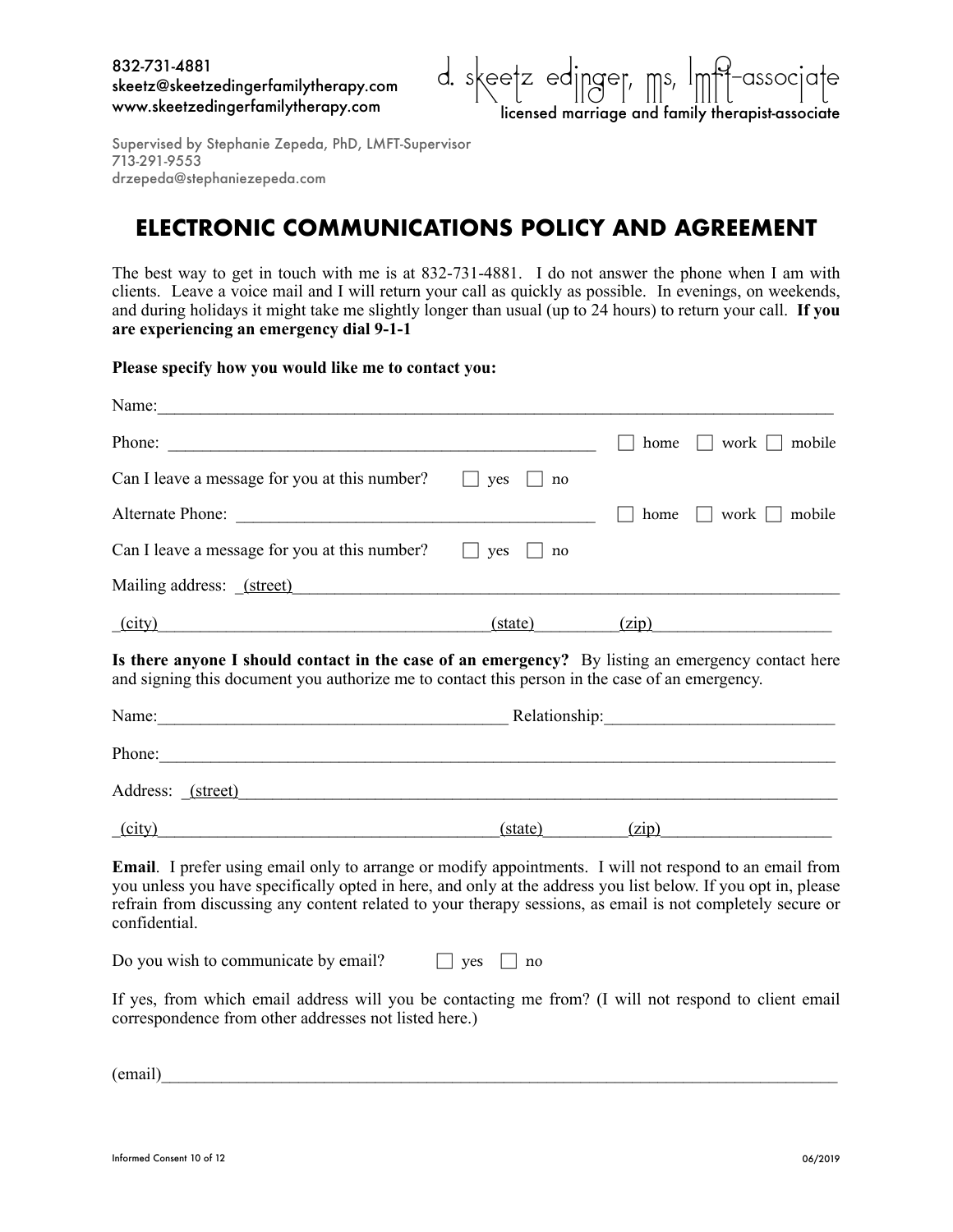

Supervised by Stephanie Zepeda, PhD, LMFT-Supervisor 713-291-9553 drzepeda@stephaniezepeda.com

**Texting**. I prefer using texting only to arrange or modify appointments. I will not respond to a text from you unless you have specifically opted in here, and only at the mobile number you list below. If you opt in, please refrain from discussing any content related to your therapy sessions, as texting is not completely secure or confidential.

| Do you wish to communicate by texting?                                                                    | $\vert$ ves $\vert$ no |  |  |
|-----------------------------------------------------------------------------------------------------------|------------------------|--|--|
| If yes, from which mobile number will you be contacting me from? (I will not respond to client texts from |                        |  |  |
| other phone numbers not listed here.)                                                                     |                        |  |  |

 $(phone number)$ 

My primary concern is your privacy. I do not accept social media "friend" or other contact requests from current or former clients. I believe that doing so could possibly undermine your confidentiality and our respective privacy, not to mention, be detrimental to our therapeutic relationship.

You are welcome to use your own discretion in choosing whether or not to follow any of my professional social media accounts. I will not, under any circumstance, follow you back. I only respond to other professionals. I do not follow current or former clients on any other social media platforms. I explicitly refrain from searching for or viewing any of your online content outside of therapy. If there is anything from your online life that you wish to share with me, please bring this to my attention during our meeting where we can view and discuss it together, during the therapy hour.

Please do not use any messaging on social networking sites to contact me. These sites are not secure and I may not receive or read the messages in a timely manner. Do not use any wall postings, @replies, or other means of engaging with me online if we have an already established client/therapist relationship. Engaging with me in this manner may compromise your confidentiality. Furthermore, communication in this fashion creates the possibility that these exchanges could become part of your legal medical record and will need to be archived and documented in your client file.

You may find my practice listed on sites like Yelp, Yahoo Local, Bing, or other places which may list businesses. Some of these sites include forums for users to rate providers and add reviews. Many of these sites comb search engines and automatically add listings regardless of whether the business has chosen to add itself to the site. If you see me listed on such a site, please realize that the listing is not a request for a testimonial, rating, or other endorsement from you as a client. While you have the right to express yourself online in any way you wish, in the interest of your confidentiality, I cannot respond in any way, whether it is positive or negative.

You may change your communication preferences at any time. I may update this policy (version 10/2018) at any time. The current version will be available on my website. Please fill out one copy of this form for my records and please keep a copy for your records. Paper copies of this policy are available upon request.

Complaints may be directed to the Texas State Board of Examiners of Marriage and Family Therapists, Complaints Management and Investigative Section, P.O. Box 141369, Austin, TX 78714-1369, or call 1-800-942-5540. Complaints may also be directed to the American Association for Marriage and Family Therapy, 112 South Alfred St., Ste. 300, Alexandria, VA 22314-3061, or call 703-838-9808 ([www.aamft.org](http://www.aamft.org)).